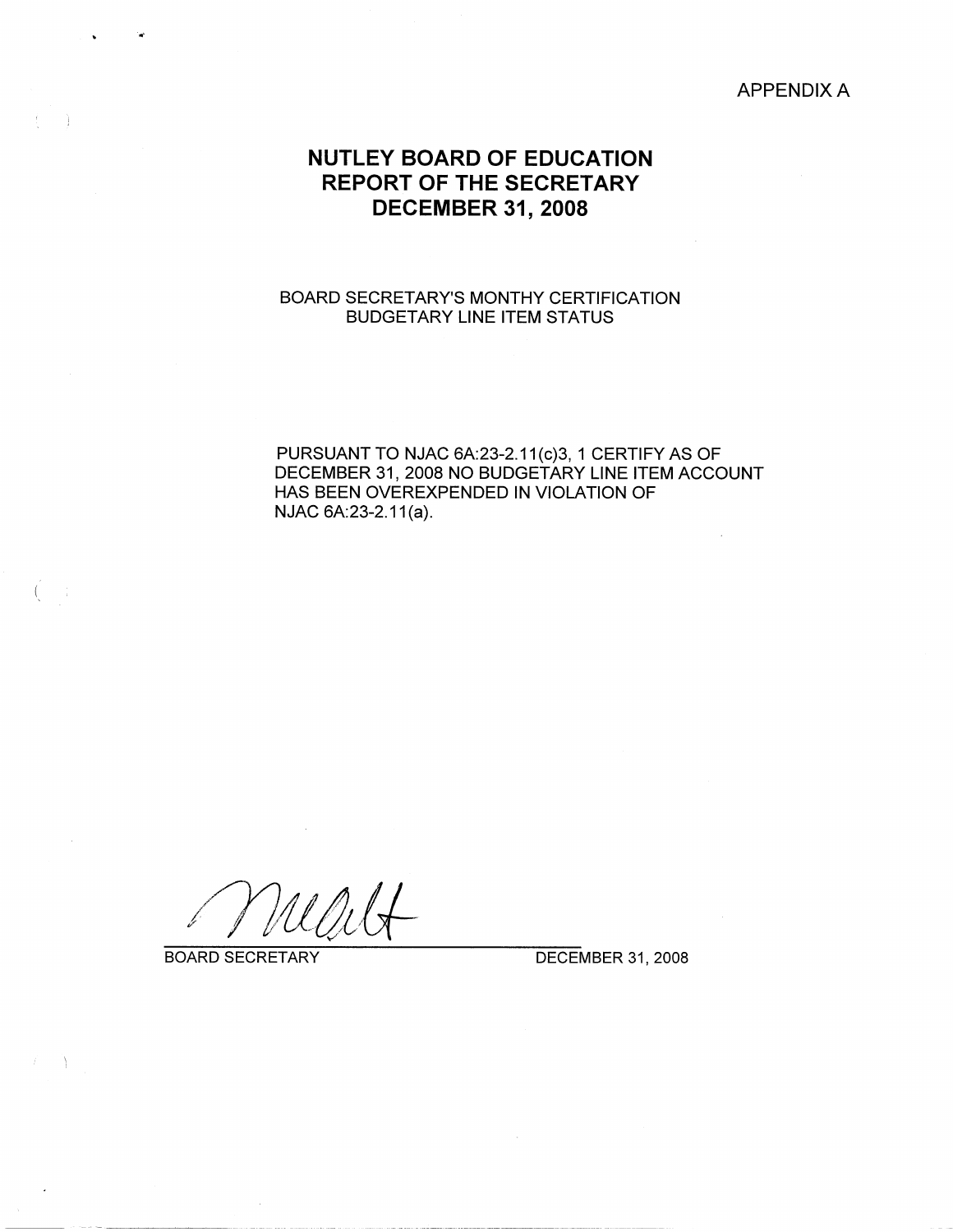$\mathbf{c} = \mathbf{c} \times \mathbf{c}$ 

 $\sim$   $\sim$  $\begin{array}{lll} \hline \textbf{1}_{\textbf{1}_{\textbf{1}_{\textbf{1}_{\textbf{1}_{\textbf{1}_{\textbf{1}_{\textbf{1}_{\textbf{1}_{\textbf{1}_{\textbf{1}_{\textbf{1}_{\textbf{1}_{\textbf{1}_{\textbf{1}_{\textbf{1}_{\textbf{1}_{\textbf{1}_{\textbf{1}}_{\textbf{1}_{\textbf{1}}_{\textbf{1}}_{\textbf{1}}_{\textbf{1}}_{\textbf{1}}}}}}}} \hline \textbf{1}_{\textbf{1}_{\textbf{1}_{\textbf{1}_{\textbf{1}}}}\textbf{1}_{\textbf{1}_{\textbf{1$ 

\ **'Starting date 7/1/2008 Ending date 12/31/2008 Fund: 10 GENERAL CURRENT EXPENSE** 

|             | <b>Assets and Resources</b>                 |                   |                 |
|-------------|---------------------------------------------|-------------------|-----------------|
| Assets:     |                                             |                   |                 |
| 101         | Cash in bank                                |                   | \$400,201.67    |
| $102 - 106$ | Cash Equivalents                            |                   | \$4,400.00      |
| 111         | Investments                                 |                   | \$0.00          |
| 116         | Capital Reserve Account                     |                   | \$125,368.54    |
| 117         | Maintenance Reserve Account                 |                   | \$0.00          |
| 121         | Tax levy Receivable                         |                   | \$0.00          |
|             | Accounts Receivable:                        |                   |                 |
| 132         | Interfund                                   | \$4,201.45        |                 |
| 141         | Intergovernmental - State                   | \$376,080.00      |                 |
| 142         | Intergovernmental - Federal                 | \$0.00            |                 |
| 143         | Intergovernmental - Other                   | \$0.00            |                 |
| 153, 154    | Other (net of estimated uncollectable of \$ | (\$780.79)        | \$379,500.66    |
|             | Loans Receivable:                           |                   |                 |
| 131         | Interfund                                   | \$0.00            |                 |
| 151, 152    | Other (Net of estimated uncollectable of \$ | \$0.00            | \$0.00          |
|             | <b>Other Current Assets</b>                 |                   | \$0.00          |
|             | <b>Resources:</b>                           |                   |                 |
| 301         | <b>Estimated revenues</b>                   | \$51,929,453.00   |                 |
| 302         | Less revenues                               | (\$23,209,647.63) | \$28,719,805.37 |
|             | <b>Total assets and resources</b>           |                   | \$29,629,276.24 |
|             | <b>Liabilities and fund equity</b>          |                   |                 |
|             | Liabilities:                                |                   |                 |

|     | <b>Total liabilities</b>                   | \$666,672.65 |
|-----|--------------------------------------------|--------------|
|     | Other current liabilities                  | \$666,748.64 |
| 481 | Deferred revenues                          | \$0.00       |
| 451 | Loans payable                              | \$0.00       |
| 431 | Contracts payable                          | \$0.00       |
| 421 | Accounts payable                           | (\$75.99)    |
| 411 | Intergovernmental accounts payable - state | \$0.00       |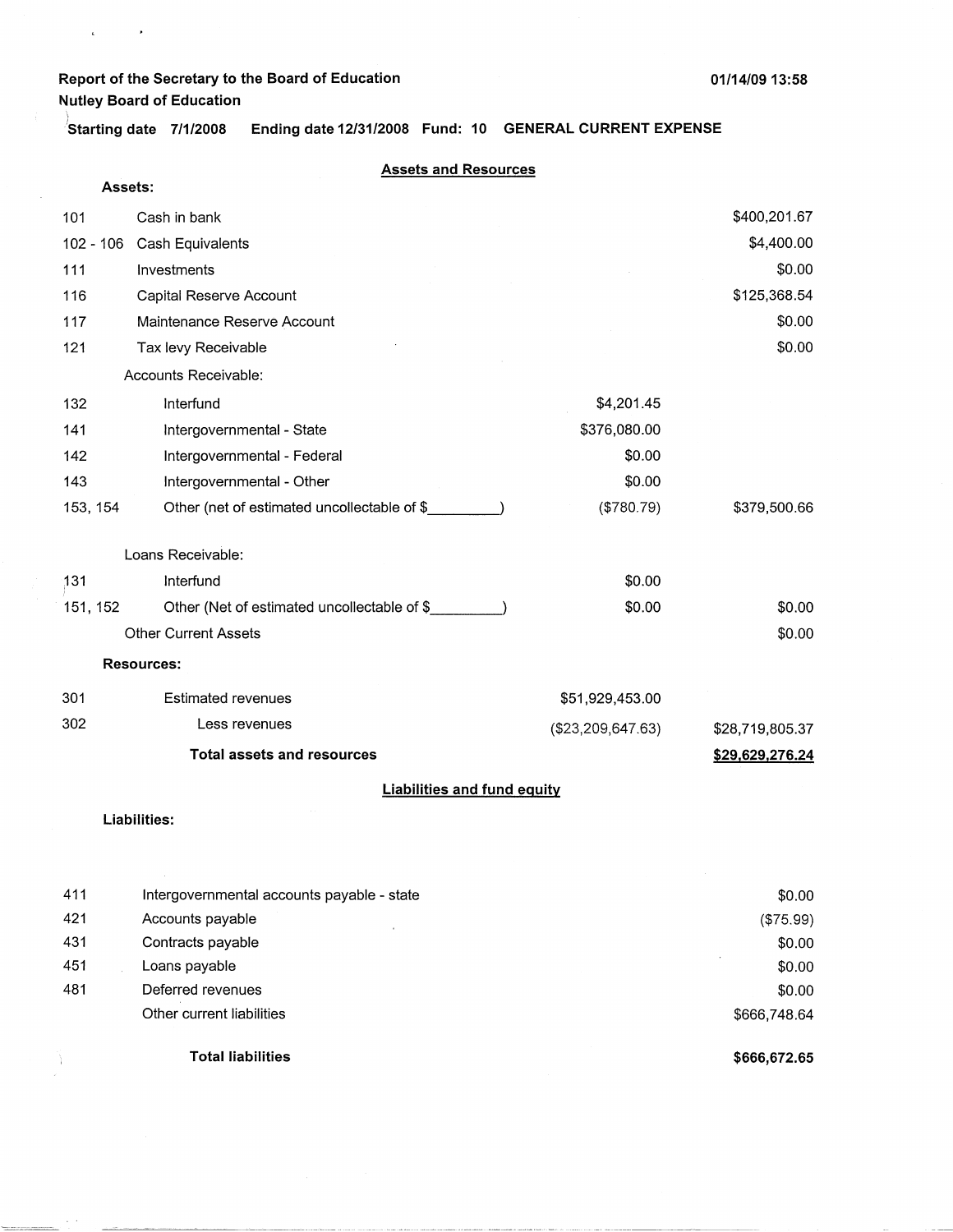**Starting date 7/1/2008 Ending date 12/31/2008 Fund: 10 GENERAL CURRENT EXPENSE** 

#### **Fund Balance:**

Appropriated:

| 753,754     |                                | Reserve for encumbrances                        |                                                        |                   | \$26,815,735.76   |                     |
|-------------|--------------------------------|-------------------------------------------------|--------------------------------------------------------|-------------------|-------------------|---------------------|
| 761         | Capital reserve account - July |                                                 |                                                        |                   | \$725,718.34      |                     |
| 604         |                                | Add: Increase in capital reserve                |                                                        |                   | \$0.00            |                     |
| 307         |                                |                                                 | Less: Budgeted w/d from capital reserve eligible costs |                   | \$0.00            |                     |
| 309         |                                |                                                 | Less: Budgeted w/d from capital reserve excess costs   |                   | \$0.00            | \$725,718.34        |
| 764         |                                | Maintenance reserve account - July              |                                                        |                   | \$0.00            |                     |
| 606         |                                | Add: Increase in maintenance reserve            |                                                        |                   | \$0.00            |                     |
| 310         |                                |                                                 | Less: Budgeted w/d from maintenance reserve            |                   | \$0.00            | \$0.00              |
| 762         |                                | Adult education programs                        |                                                        |                   | \$0.00            |                     |
| 751,752,76x |                                | Other reserves                                  |                                                        |                   | \$0.00            |                     |
| 601         |                                | Appropriations                                  |                                                        | \$53,703,687.59   |                   |                     |
| 602         |                                | Less: Expenditures                              | (\$23,609,334.14)                                      |                   |                   |                     |
|             |                                | Encumbrances                                    | (\$26,815,735.75)                                      | (\$50,425,069.89) | \$3,278,617.70    |                     |
|             |                                | Total appropriated                              |                                                        |                   | \$30,820,071.80   |                     |
|             | Unappropriated:                |                                                 |                                                        |                   |                   |                     |
| 770         |                                | Fund balance, July 1                            |                                                        |                   | ( \$706,098.06)   |                     |
| 303         |                                | Budgeted fund balance                           |                                                        |                   | (\$1,151,370.15)  |                     |
|             |                                | Total fund balance                              |                                                        |                   |                   | \$28,962,603.59     |
|             |                                | Total liabilities and fund equity               |                                                        |                   |                   | \$29,629,276.24     |
|             |                                | <b>Recapitulation of Budgeted Fund Balance:</b> |                                                        |                   |                   |                     |
|             |                                |                                                 |                                                        | <b>Budgeted</b>   | <b>Actual</b>     | <b>Variance</b>     |
|             | Appropriations                 |                                                 |                                                        | \$53,703,687.59   | \$50,425,069.89   | \$3,278,617.70      |
| Revenues    |                                |                                                 |                                                        | (\$51,929,453.00) | (\$23,209,647.63) | (\$28,719,805.37)   |
| Subtotal    |                                |                                                 |                                                        | \$1,774,234.59    | \$27,215,422.26   | (\$25,441,187.67)   |
|             |                                | Change in capital reserve account:              |                                                        |                   |                   |                     |
|             |                                | Plus - Increase in reserve                      |                                                        | \$0.00            | $($ \$600,349.80) | \$600,349.80        |
|             |                                | Less - Withdrawal from reserve                  |                                                        | \$0.00            | \$0.00            |                     |
| Subtotal    |                                |                                                 |                                                        | \$1,774,234.59    | \$26,615,072.46   | (\$24,840,837.87)   |
|             |                                | Less: Adjustment for prior year                 |                                                        | (\$622, 864.44)   | (\$622, 864.44)   |                     |
|             | Budgeted fund balance          |                                                 |                                                        | \$1,151,370.15    | \$25,992,208.02   | (\$24, 840, 837.87) |
|             |                                |                                                 |                                                        |                   |                   |                     |

₽

14/os Date

Prepared and submitted by :

Board Secretary

**01/14/0913:58** 

/

*~-)*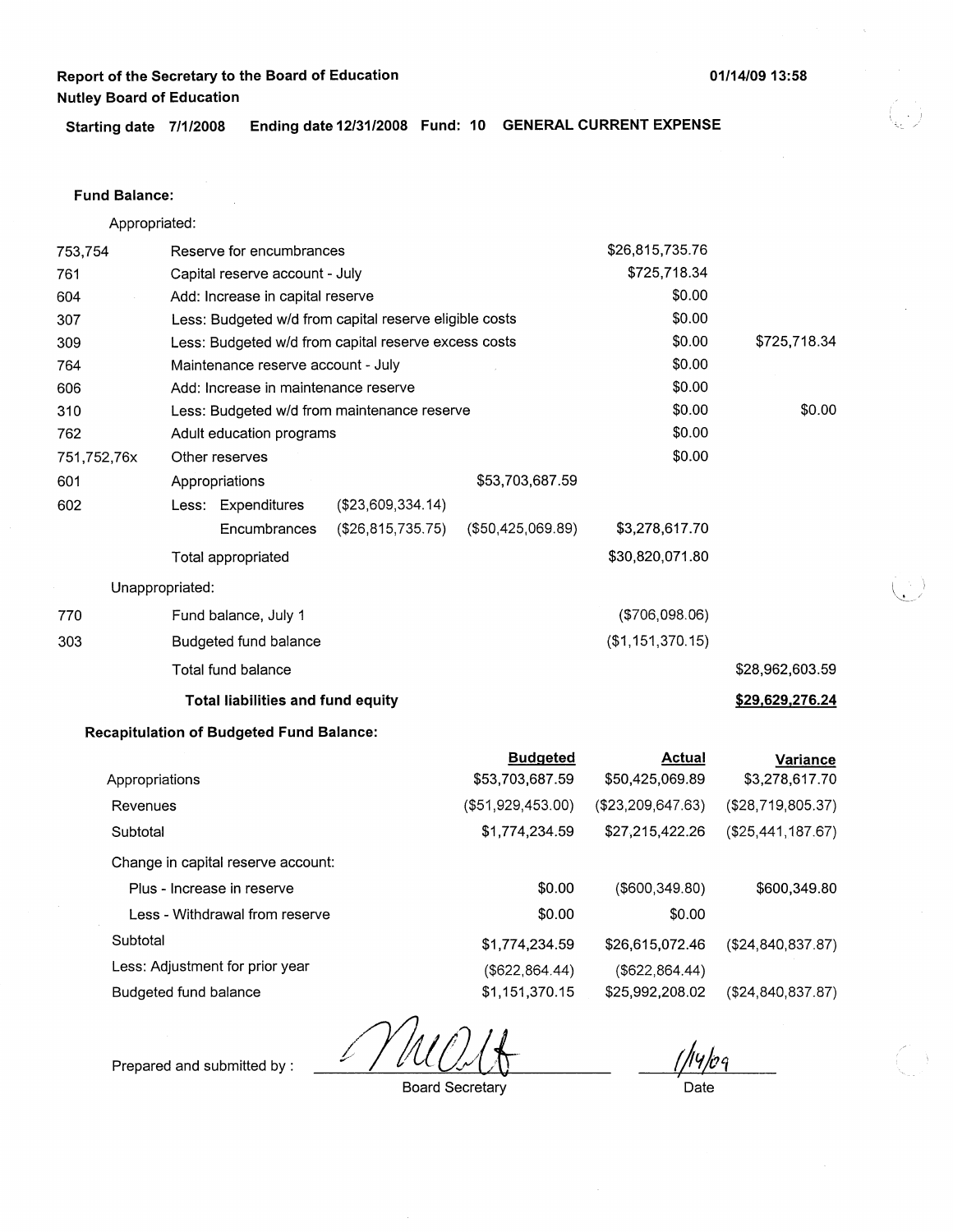$\mathbf{q} = \mathbf{q} \times \mathbf{q}$  ,  $\mathbf{q} \times \mathbf{q}$ 

 $\frac{1}{2}$ 

J **Starting date 7/1/2008 Ending date 12/31/2008 Fund: 20 SPECIAL REVENUE FUNDS** 

## **Assets and Resources**

| Assets:     |                                             |                |                 |
|-------------|---------------------------------------------|----------------|-----------------|
| 101         | Cash in bank                                |                | (\$446,921.73)  |
| $102 - 106$ | Cash Equivalents                            |                | \$0.00          |
| 111         | Investments                                 |                | \$0.00          |
| 116         | Capital Reserve Account                     |                | \$0.00          |
| 117         | Maintenance Reserve Account                 |                | \$0.00          |
| 121         | Tax levy Receivable                         |                | \$0.00          |
|             | Accounts Receivable:                        |                |                 |
| 132         | Interfund                                   | \$0.00         |                 |
| 141         | Intergovernmental - State                   | \$547,971.82   |                 |
| 142         | Intergovernmental - Federal                 | \$2,463.96     |                 |
| 143         | Intergovernmental - Other                   | \$0.00         |                 |
| 153, 154    | Other (net of estimated uncollectable of \$ | \$0.00         | \$550,435.78    |
|             |                                             |                |                 |
|             | Loans Receivable:                           |                |                 |
| 131         | Interfund                                   | \$0.00         |                 |
| 151, 152    | Other (Net of estimated uncollectable of \$ | \$0.00         | \$0.00          |
|             | <b>Other Current Assets</b>                 |                | \$0.00          |
|             | <b>Resources:</b>                           |                |                 |
| 301         | <b>Estimated revenues</b>                   | \$1,615,595.00 |                 |
| 302         | Less revenues                               | (\$304,190.00) | \$1,311,405.00  |
|             | <b>Total assets and resources</b>           |                | \$1,414,919.05  |
|             | <b>Liabilities and fund equity</b>          |                |                 |
|             | Liabilities:                                |                |                 |
| 101         | Cash in bank                                |                | $(*446,921.73)$ |
| 411         | Intergovernmental accounts payable - state  |                | \$3,603.70      |
| 421         | Accounts payable                            |                | \$0.00          |
| 431         | Contracts payable                           |                | \$0.00          |
| 451         | Loans payable                               |                | \$0.00          |
| 481         | Deferred revenues                           |                | \$850,544.80    |
|             | Other current liabilities                   |                | \$415.84        |
|             | <b>Total liabilities</b>                    |                | \$854,564.34    |

**The Secretary Construction**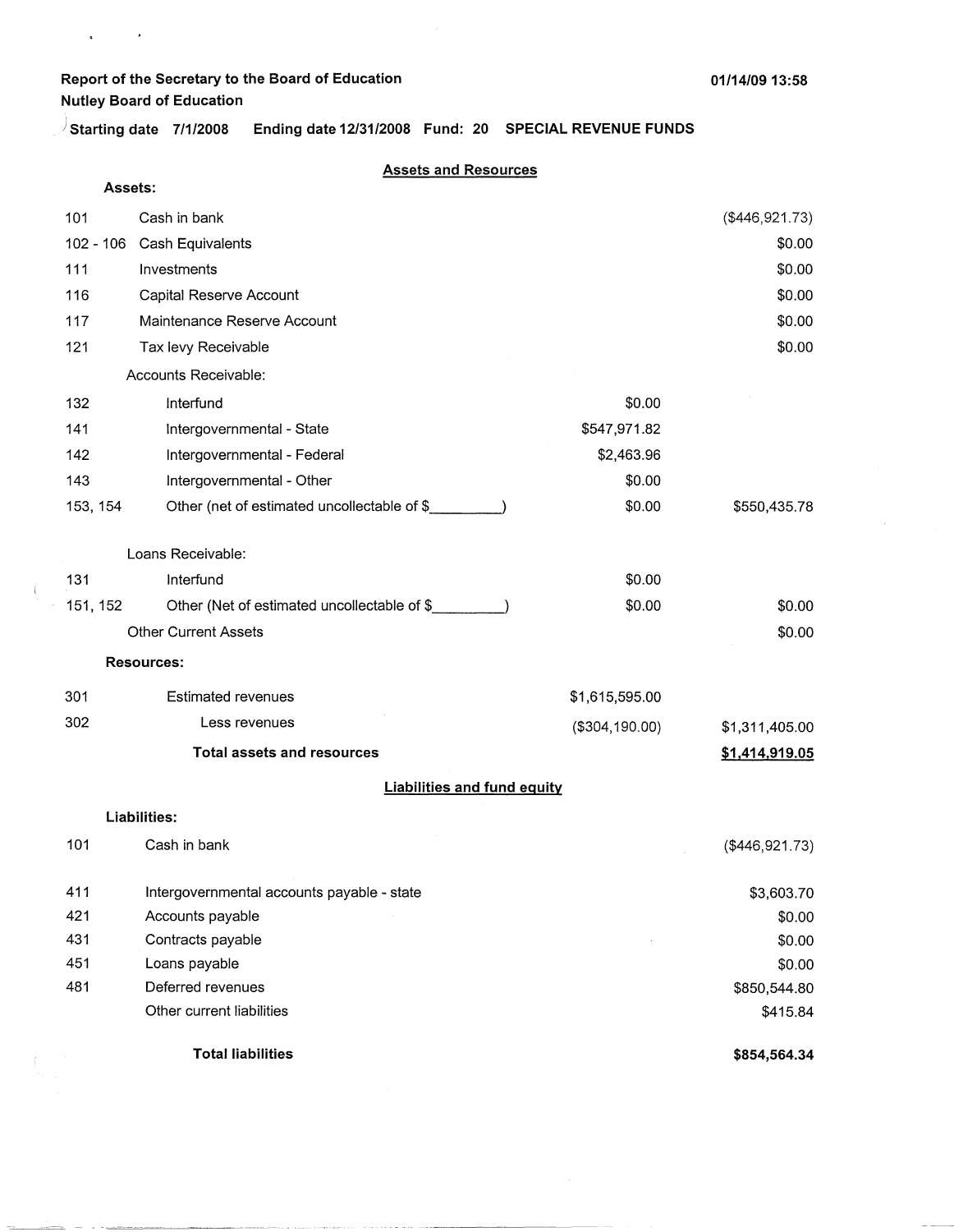**Starting date 7/1/2008 Ending date 12/31/2008 Fund: 20 SPECIAL REVENUE FUNDS** 

#### **Fund Balance:**

753,754 761 604 Appropriated: Reserve for encumbrances Capital reserve account - July Add: Increase in capital reserve 307 309 764 Less: Budgeted w/d from capital reserve eligible costs Less: Budgeted w/d from capital reserve excess costs Maintenance reserve account - July 606 Add: Increase in maintenance reserve 310 762 751,752,76x 601 Less: Budgeted w/d from maintenance reserve Adult education programs Other reserves Appropriations 602 770 303 Less: Expenditures **Encumbrances** Total appropriated Unappropriated: Fund balance, July 1 Budgeted fund balance Total fund balance (\$815,484.92) (\$241,624.37) **Total liabilities and fund equity Recapitulation of Budgeted Fund Balance:**  \$1,699,874.62 (\$1,057,109.29) \$241,624.37 \$0.00 \$0.00 \$0.00 \$0.00 \$0.00 \$0.00 \$0.00 \$0.00 \$0.00 \$642,765.33 \$884,389.70 (\$304,337.04) (\$19,697.95) \$560,354.71 **\$1.414,919.05** 

|                                    | <b>Budgeted</b>  | Actual         | Variance         |
|------------------------------------|------------------|----------------|------------------|
| Appropriations                     | \$1,699,874.62   | \$1,057,109.29 | \$642,765.33     |
| Revenues                           | (\$1,615,595.00) | (\$304,190.00) | (\$1,311,405.00) |
| Subtotal                           | \$84,279.62      | \$752,919.29   | (\$668,639.67)   |
| Change in capital reserve account: |                  |                |                  |
| Plus - Increase in reserve         | \$0.00           | \$0.00         | \$0.00           |
| Less - Withdrawal from reserve     | \$0.00           | \$0.00         |                  |
| Subtotal                           | \$84,279.62      | \$752,919.29   | (\$668,639.67)   |
| Less: Adjustment for prior year    | (\$64,581.67)    | (\$64,581.67)  |                  |
| Budgeted fund balance              | \$19,697.95      | \$688,337.62   | (\$668,639.67)   |

Prepared and submitted by :

Board Secretary

Date

**01/14/09 13:58** 

\$0.00

\$0.00

 $\bigcup$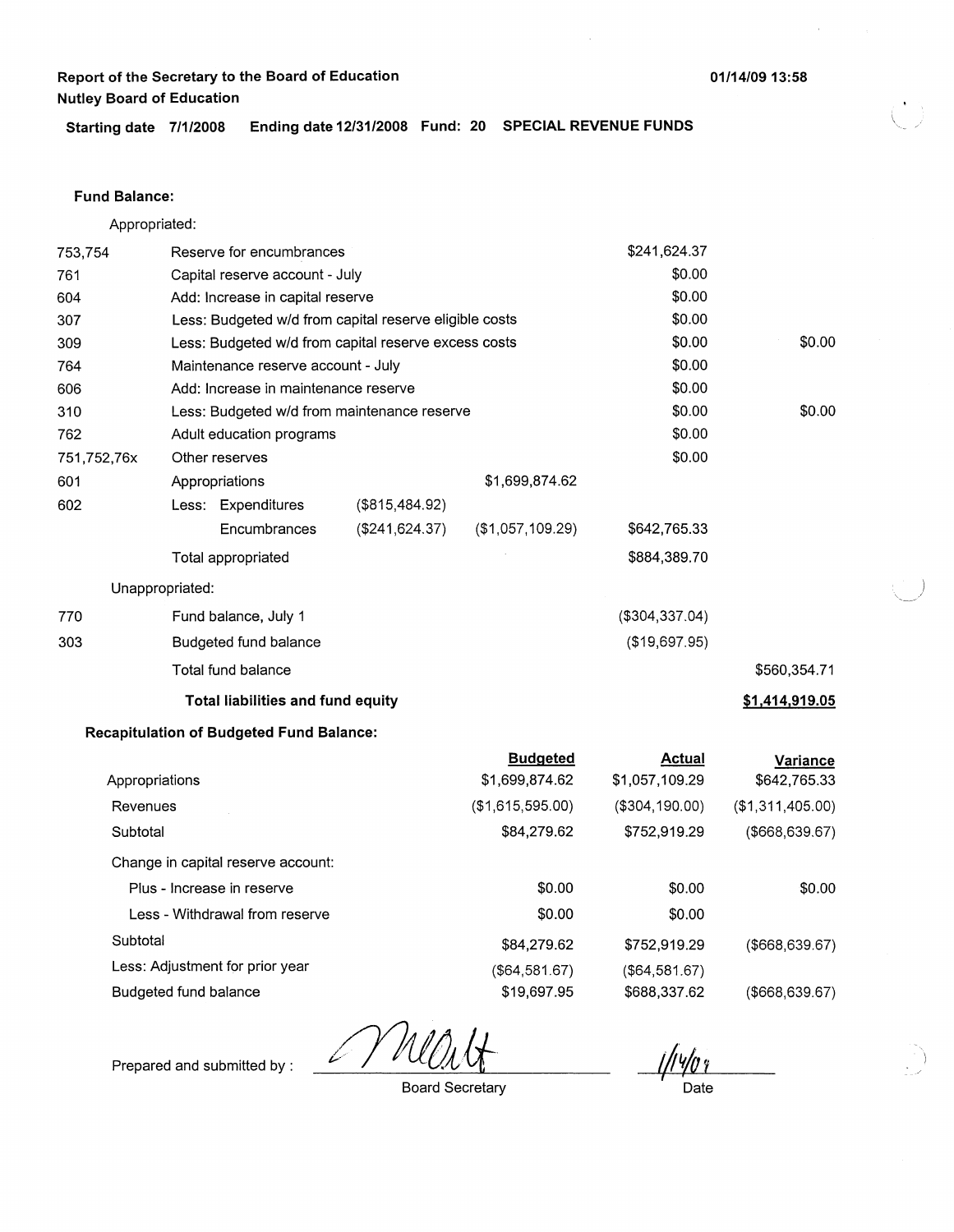**Assets:** 

 $\mathbf{v} = \mathbf{v} \times \mathbf{v}$ 

\_ **)starting date 7/1/2008 Ending date 12/31/2008 Fund: 30 CAPITAL PROJECTS FUNDS** 

#### **Assets and Resources**

| 101         | Cash in bank                                |                  | \$26,792,997.11  |
|-------------|---------------------------------------------|------------------|------------------|
| $102 - 106$ | Cash Equivalents                            |                  | \$0.00           |
| 111         | Investments                                 |                  | \$0.00           |
| 116         | Capital Reserve Account                     |                  | \$0.00           |
| 117         | Maintenance Reserve Account                 |                  | \$0.00           |
| 121         | Tax levy Receivable                         |                  | \$0.00           |
|             | Accounts Receivable:                        |                  |                  |
| 132         | Interfund                                   | \$22,659.00      |                  |
| 141         | Intergovernmental - State                   | \$1,885,104.04   |                  |
| 142         | Intergovernmental - Federal                 | \$0.00           |                  |
| 143         | Intergovernmental - Other                   | \$40,000.00      |                  |
| 153, 154    | Other (net of estimated uncollectable of \$ | \$0.00           | \$1,947,763.04   |
|             | Loans Receivable:                           |                  |                  |
| 131         | Interfund                                   | \$0.00           |                  |
| 151, 152    | Other (Net of estimated uncollectable of \$ | \$0.00           | \$0.00           |
|             | <b>Other Current Assets</b>                 |                  | \$0.00           |
|             | <b>Resources:</b>                           |                  |                  |
| 301         | <b>Estimated revenues</b>                   | \$0.00           |                  |
| 302         | Less revenues                               | (\$1,703,791.56) | (\$1,703,791.56) |
|             | <b>Total assets and resources</b>           |                  | \$27,036,968.59  |
|             | <b>Liabilities and fund equity</b>          |                  |                  |

#### **Liabilities:**

 $\hat{\mathbf{t}}$ i.

de en composições

|     | <b>Total liabilities</b>                   | \$1,800,420.48 |
|-----|--------------------------------------------|----------------|
|     | Other current liabilities                  | \$793,481.48   |
| 481 | Deferred revenues                          | \$702,405.00   |
| 451 | Loans payable                              | \$0.00         |
| 431 | Contracts payable                          | \$0.00         |
| 421 | Accounts payable                           | \$304,534.00   |
| 411 | Intergovernmental accounts payable - state | \$0.00         |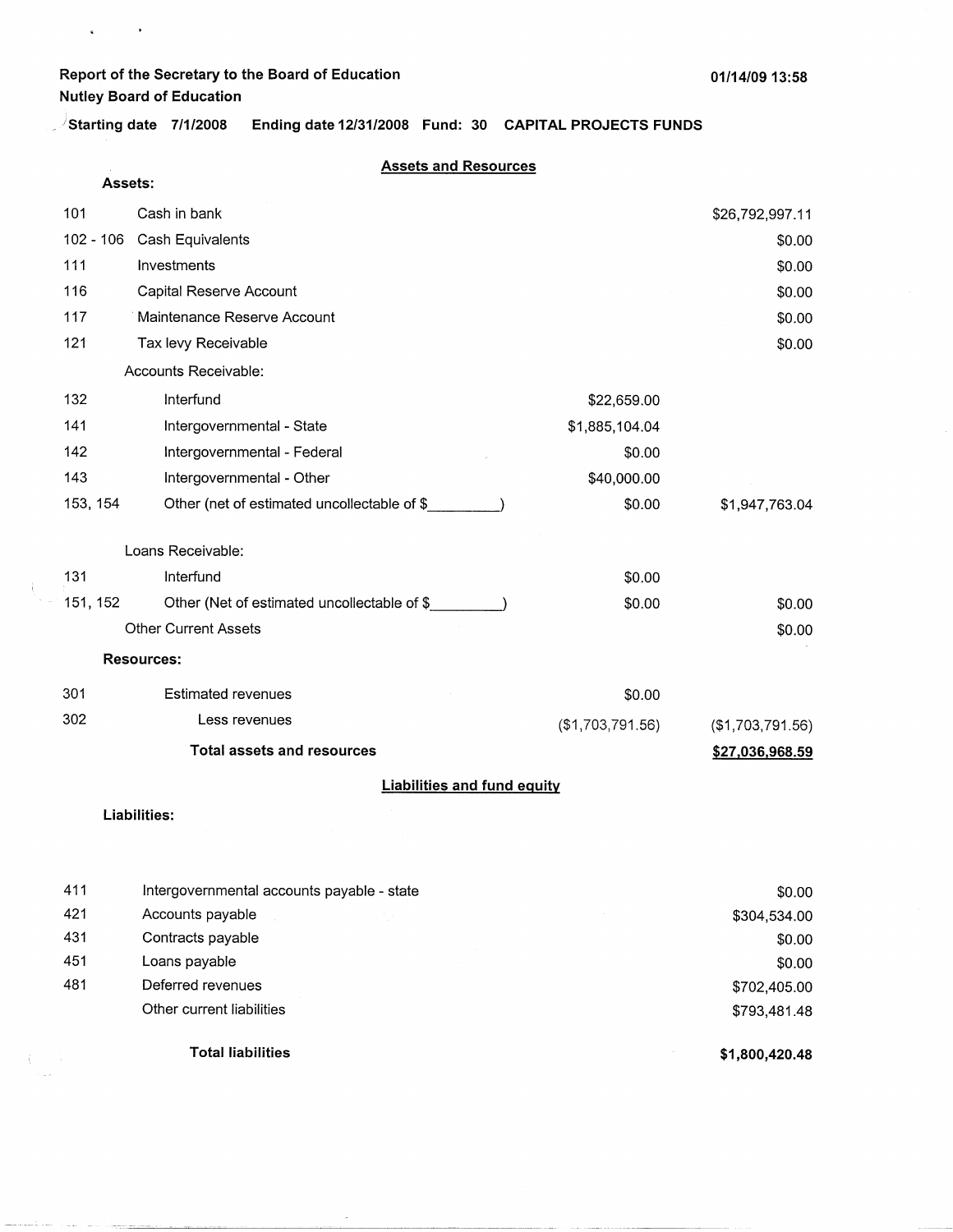**Starting date 7/1/2008 Ending date 12/31/2008 Fund: 30 CAPITAL PROJECTS FUNDS** 

#### **Fund Balance:**

Appropriated:

| 753,754               | Reserve for encumbrances                        |                                                        |                     | \$5,910,029.57      |                 |
|-----------------------|-------------------------------------------------|--------------------------------------------------------|---------------------|---------------------|-----------------|
| 761                   | Capital reserve account - July                  |                                                        |                     | \$0.00              |                 |
| 604                   | Add: Increase in capital reserve                |                                                        |                     | \$0.00              |                 |
| 307                   |                                                 | Less: Budgeted w/d from capital reserve eligible costs |                     | \$0.00              |                 |
| 309                   |                                                 | Less: Budgeted w/d from capital reserve excess costs   |                     | \$0.00              | \$0.00          |
| 764                   | Maintenance reserve account - July              |                                                        |                     | \$0.00              |                 |
| 606                   | Add: Increase in maintenance reserve            |                                                        |                     | \$0.00              |                 |
| 310                   |                                                 | Less: Budgeted w/d from maintenance reserve            |                     | \$0.00              | \$0.00          |
| 762                   | Adult education programs                        |                                                        |                     | \$0.00              |                 |
| 751,752,76x           | Other reserves                                  |                                                        |                     | \$0.00              |                 |
| 601                   | Appropriations                                  |                                                        | \$32,350,373.49     |                     |                 |
| 602                   | Less: Expenditures                              | (\$5,880,029.21)                                       |                     |                     |                 |
|                       | Encumbrances                                    | (\$5,233,772.57)                                       | (\$11, 113, 801.78) | \$21,236,571.71     |                 |
|                       | Total appropriated                              |                                                        |                     | \$27,146,601.28     |                 |
| Unappropriated:       |                                                 |                                                        |                     |                     |                 |
| 770                   | Fund balance, July 1                            |                                                        |                     | \$20,383,445.97     |                 |
| 303                   | Budgeted fund balance                           |                                                        |                     | (\$22, 293, 499.14) |                 |
|                       | Total fund balance                              |                                                        |                     |                     | \$25,236,548.11 |
|                       | Total liabilities and fund equity               |                                                        |                     |                     | \$27,036,968.59 |
|                       | <b>Recapitulation of Budgeted Fund Balance:</b> |                                                        |                     |                     |                 |
|                       |                                                 |                                                        | <b>Budgeted</b>     | <b>Actual</b>       | Variance        |
| Appropriations        |                                                 |                                                        | \$32,350,373.49     | \$11,113,801.78     | \$21,236,571.71 |
| Revenues              |                                                 |                                                        | \$0.00              | (\$1,703,791.56)    | \$1,703,791.56  |
| Subtotal              |                                                 |                                                        | \$32,350,373.49     | \$9,410,010.22      | \$22,940,363.27 |
|                       | Change in capital reserve account:              |                                                        |                     |                     |                 |
|                       | Plus - Increase in reserve                      |                                                        | \$0.00              | \$0.00              | \$0.00          |
|                       | Less - Withdrawal from reserve                  |                                                        | \$0.00              | \$0.00              |                 |
| Subtotal              |                                                 |                                                        | \$32,350,373.49     | \$9,410,010.22      | \$22,940,363.27 |
|                       | Less: Adjustment for prior year                 |                                                        | (\$10,056,874.35)   | (\$10,056,874.35)   |                 |
| Budgeted fund balance |                                                 |                                                        | \$22,293,499.14     | $($ \$646,864.13)   | \$22,940,363.27 |

<u>Y MI</u>

Prepared and submitted by :

Board Secretary

Date

**01/14/09 13:58**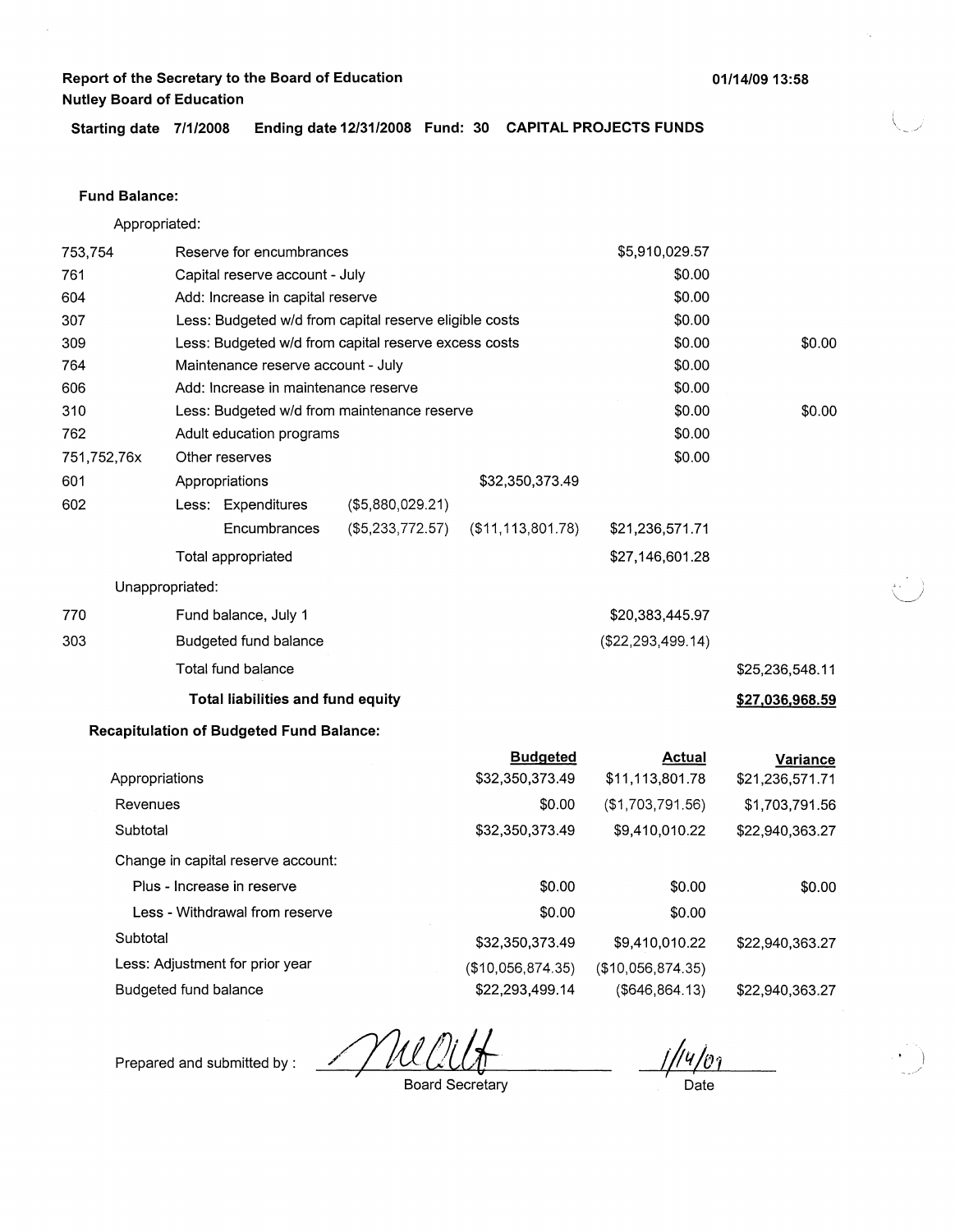$\mathfrak{g}^{\pm}$  and  $\mathfrak{g}^{\pm}$ 

ţ

 $\backslash$ 

 $\mathbf{r}$ 

**'Starting date 7/1/2008 Ending date 12/31/2008 Fund: 40 DEBT SERVICE FUNDS** 

#### **Assets and Resources**

| Assets:   |                                             |                  |                |
|-----------|---------------------------------------------|------------------|----------------|
| 101       | Cash in bank                                |                  | \$1,195,300.12 |
| 102 - 106 | Cash Equivalents                            |                  | \$0.00         |
| 111       | Investments                                 |                  | \$0.00         |
| 116       | Capital Reserve Account                     |                  | \$0.00         |
| 117       | Maintenance Reserve Account                 |                  | \$0.00         |
| 121       | Tax levy Receivable                         |                  | \$0.00         |
|           | Accounts Receivable:                        |                  |                |
| 132       | Interfund                                   | \$21,747.60      |                |
| 141       | Intergovernmental - State                   | \$0.00           |                |
| 142       | Intergovernmental - Federal                 | \$0.00           |                |
| 143       | Intergovernmental - Other                   | \$0.00           |                |
| 153, 154  | Other (net of estimated uncollectable of \$ | \$0.00           | \$21,747.60    |
|           | Loans Receivable:                           |                  |                |
| 131       | Interfund                                   | \$0.00           |                |
| 151, 152  | Other (Net of estimated uncollectable of \$ | \$0.00           | \$0.00         |
|           | <b>Other Current Assets</b>                 |                  | \$0.00         |
|           | <b>Resources:</b>                           |                  |                |
| 301       | <b>Estimated revenues</b>                   | \$4,580,862.00   |                |
| 302       | Less revenues                               | (\$4,092,534.00) | \$488,328.00   |
|           | <b>Total assets and resources</b>           |                  | \$1,705,375.72 |
|           | <b>Liabilities and fund equity</b>          |                  |                |
|           | Liabilities:                                |                  |                |
|           |                                             |                  |                |
| 411       | Intergovernmental accounts payable - state  |                  | \$0.00         |
| 421       | Accounts payable                            |                  | \$0.00         |
| 431       | Contracts payable                           |                  | \$0.00         |
| 451       | Loans payable                               |                  | \$0.00         |
| 481       | Deferred revenues                           |                  | \$0.00         |

**Total liabilities** 

··-· --··-·----·-----~ ---·---·------·----------·- --·-----·---------

 $\bar{z}$ 

Other current liabilities

**\$0.00** 

\$0.00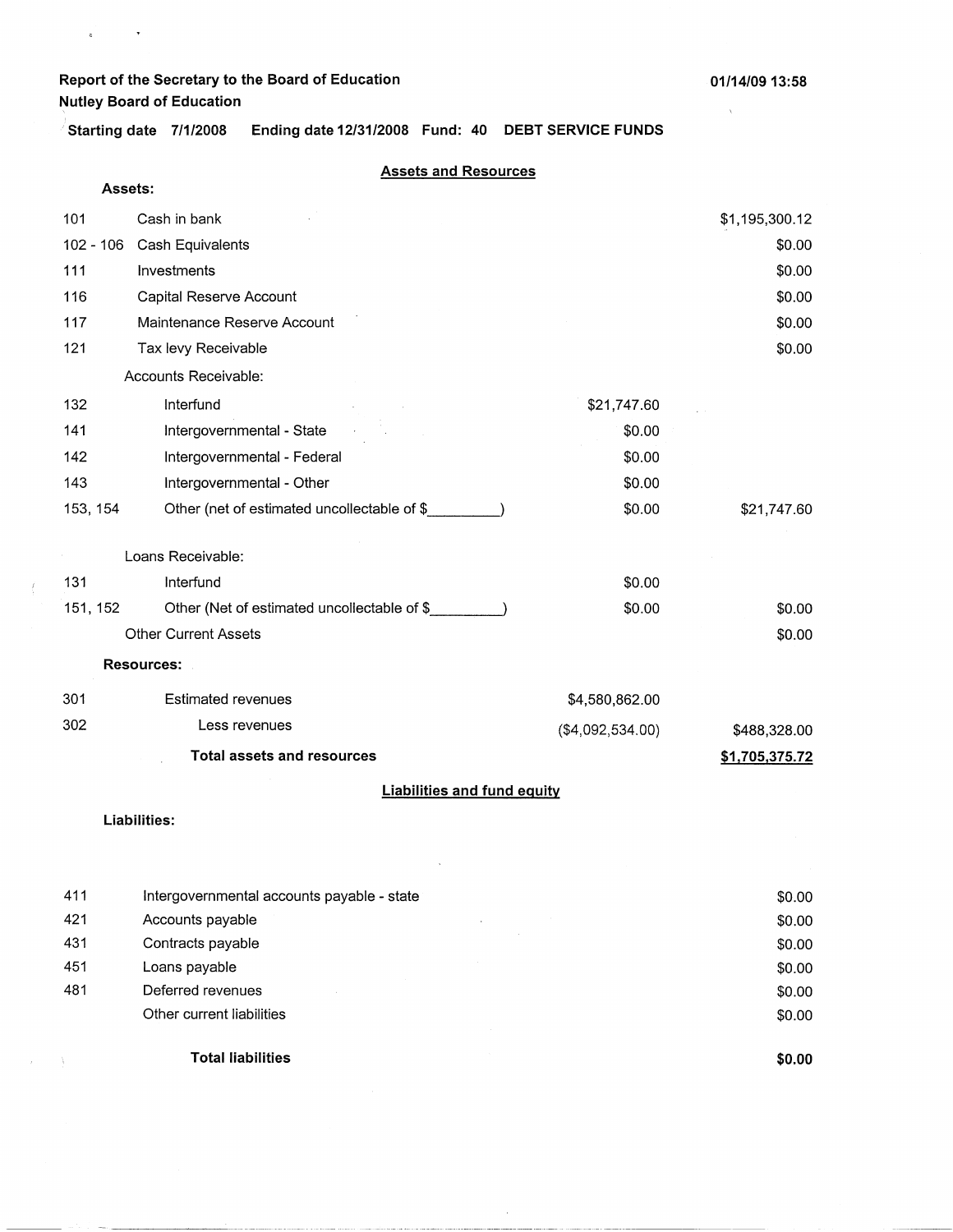**Starting date 7/1/2008 Ending date 12/31/2008 Fund: 40 DEBT SERVICE FUNDS** 

#### **Fund Balance:**

753,754 761 604 Appropriated: Reserve for encumbrances Capital reserve account - July Add: Increase in capital reserve 307 309 764 Less: Budgeted w/d from capital reserve eligible costs Less: Budgeted w/d from capital reserve excess costs Maintenance reserve account - July 606 Add: Increase in maintenance reserve 310 762 751,752,76x 601 Less: Budgeted w/d from maintenance reserve Adult education programs Other reserves Appropriations 602 770 303 Less: Expenditures **Encumbrances** Total appropriated Unappropriated: Fund balance, July 1 Budgeted fund balance Total fund balance (\$2,875,488.00) \$0.00 **Total liabilities and fund equity Recapitulation of Budgeted Fund Balance:**  \$4,580,862.25 (\$2,875,488.00) **Budgeted**  \$0.00 \$0.00 \$0.00 \$0.00 \$0.00 \$0.00 \$0.00 \$0.00 \$0.00 \$0.00 \$1,705,374.25 \$1,705,374.25 \$1.22 (\$0.25) **Actual**  \$0.00 \$0.00 \$1,705,375.22 **\$1,705,375.22 Variance** 

| Appropriations                     | \$4,580,862.25   | \$2,875,488.00    | \$1,705,374.25 |
|------------------------------------|------------------|-------------------|----------------|
| Revenues                           | (\$4,580,862.00) | ( \$4,092,534.00) | (\$488,328.00) |
| Subtotal                           | \$0.25           | (\$1,217,046.00)  | \$1,217,046.25 |
| Change in capital reserve account: |                  |                   |                |
| Plus - Increase in reserve         | \$0.00           | \$0.00            | \$0.00         |
| Less - Withdrawal from reserve     | \$0.00           | \$0.00            |                |
| Subtotal                           | \$0.25           | (\$1,217,046.00)  | \$1,217,046.25 |
| Less: Adjustment for prior year    | \$0.00           | \$0.00            |                |
| Budgeted fund balance              | \$0.25           | (\$1,217,046.00)  | \$1,217,046.25 |

MW

Prepared and submitted by :

Board Secretary

Date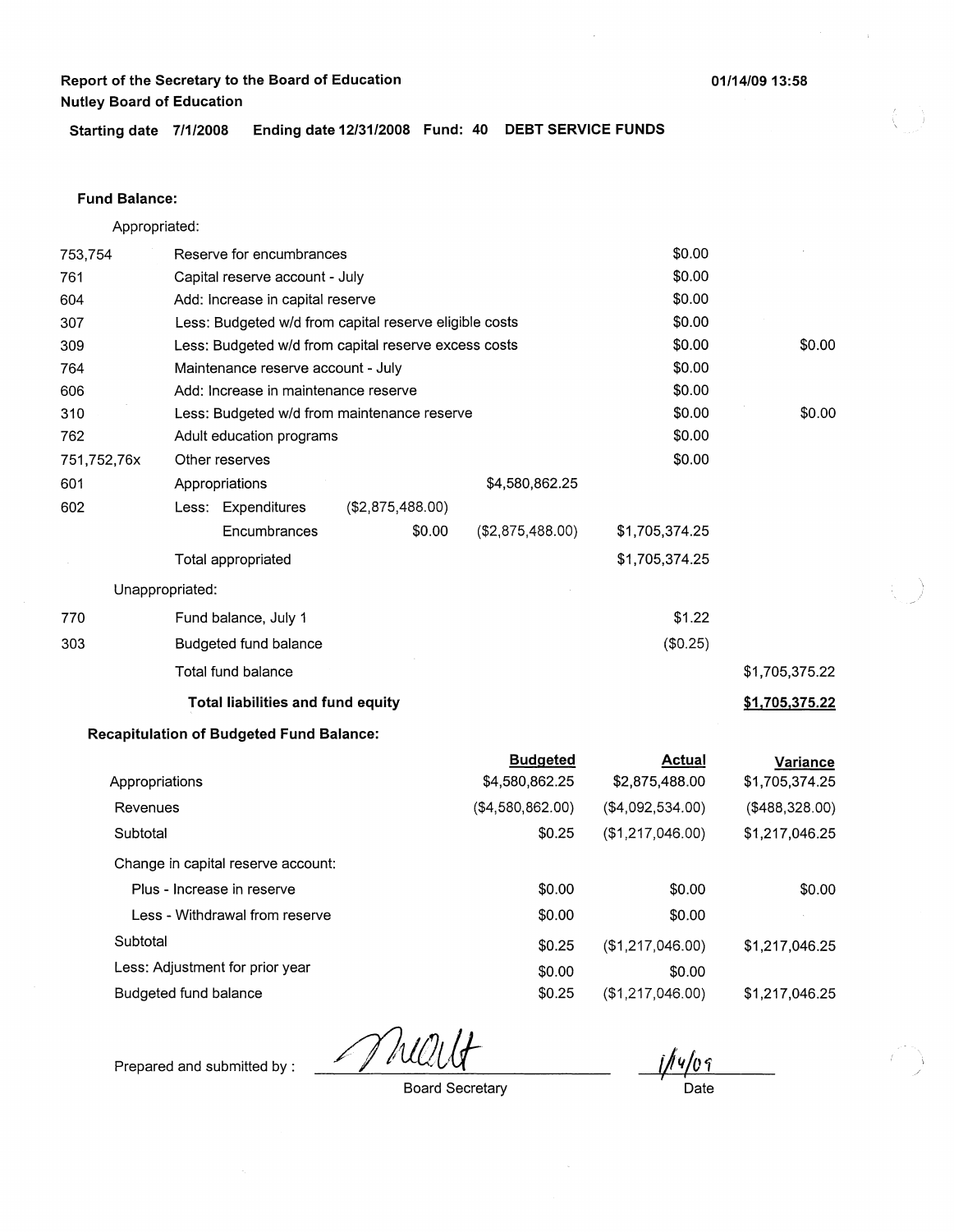# **Report of the Secretary to the Board of Education**

**Nutley Board of Education** 

 $\mathbf{g}^{\dagger}$  and  $\mathbf{g}^{\dagger}$ 

**Starting date 7/1/2008 Ending date 12/31/2008 Fund: 50 ENTERPRISE FUND** 

#### **Assets and Resources**

| Assets:     |                                                    |                |                  |
|-------------|----------------------------------------------------|----------------|------------------|
| 101         | Cash in bank                                       |                | \$100,444.73     |
| $102 - 106$ | Cash Equivalents                                   |                | \$592.00         |
| 111         | Investments                                        |                | \$0.00           |
| 116         | Capital Reserve Account                            |                | \$0.00           |
| 117         | Maintenance Reserve Account                        |                | \$0.00           |
| 121         | Tax levy Receivable                                |                | \$0.00           |
|             | Accounts Receivable:                               |                |                  |
| 132         | Interfund                                          | \$0.00         |                  |
| 141         | Intergovernmental - State                          | (\$571.54)     |                  |
| 142         | Intergovernmental - Federal                        | (\$6,725.90)   |                  |
| 143         | Intergovernmental - Other                          | \$0.00         |                  |
| 153, 154    | Other (net of estimated uncollectable of \$        | \$0.00         | (\$7,297.44)     |
|             | Loans Receivable:                                  |                |                  |
| .131        | Interfund                                          | \$0.00         |                  |
| 151, 152    | Other (Net of estimated uncollectable of \$        | \$0.00         | \$0.00           |
|             | <b>Other Current Assets</b>                        |                | \$20,458.84      |
|             | <b>Resources:</b>                                  |                |                  |
| 301         | <b>Estimated revenues</b>                          | \$0.00         |                  |
| 302         | Less revenues                                      | (\$336,623.08) | (\$336,623.08)   |
|             | <b>Total assets and resources</b>                  |                | ( \$222, 424.95) |
|             | <b>Liabilities and fund equity</b>                 |                |                  |
|             | $\mathbf{1}$ is the interactional for $\mathbf{1}$ |                |                  |

#### **Liabilities:**

|     | <b>Total liabilities</b>                   | \$52,724.18 |
|-----|--------------------------------------------|-------------|
|     | Other current liabilities                  | \$52,724.18 |
| 481 | Deferred revenues                          | \$0.00      |
| 451 | Loans payable                              | \$0.00      |
| 431 | Contracts payable                          | \$0.00      |
| 421 | Accounts payable                           | \$0.00      |
| 411 | Intergovernmental accounts payable - state | \$0.00      |
|     |                                            |             |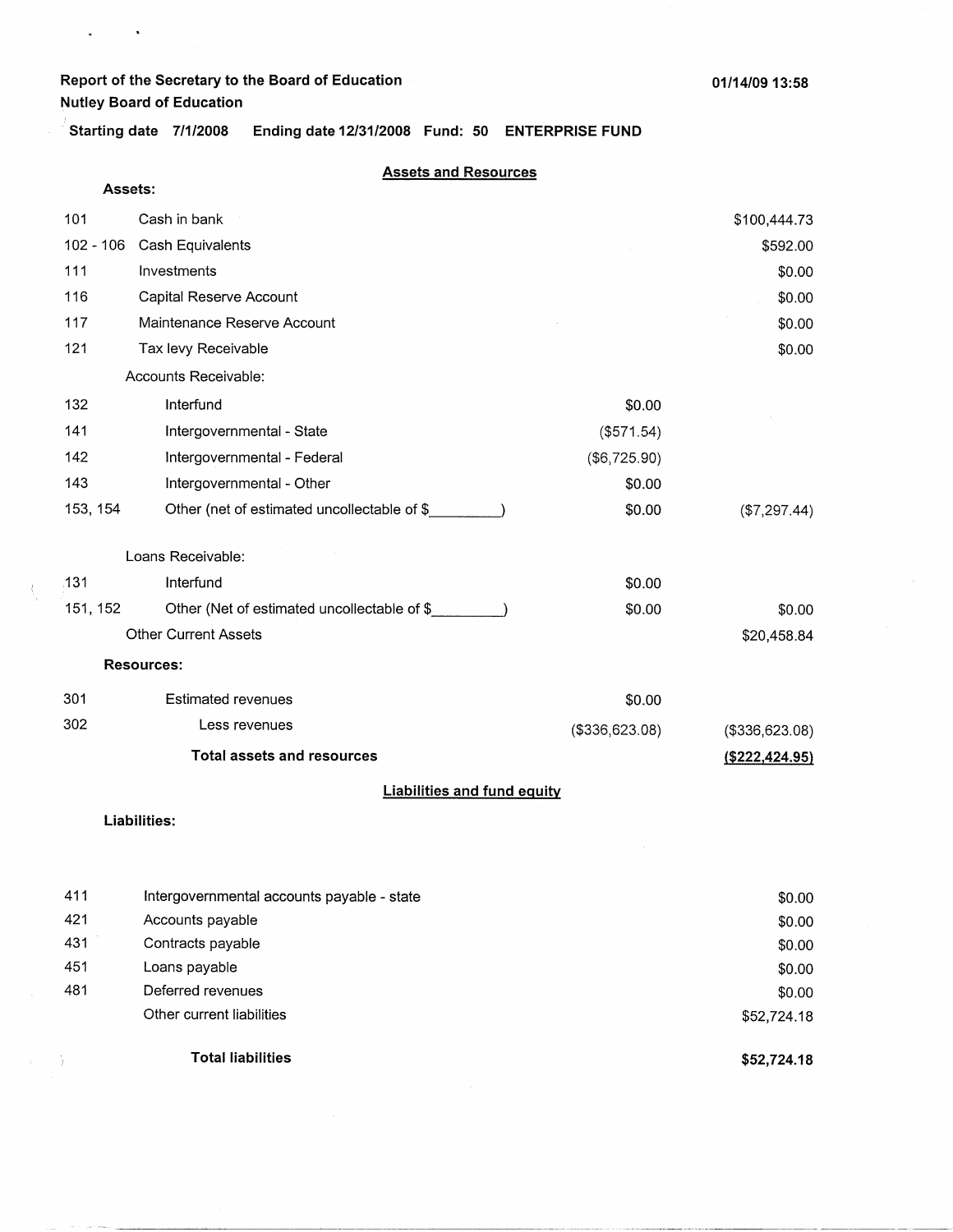**Starting date 7/1/2008 Ending date 12/31/2008 Fund: 50 ENTERPRISE FUND** 

#### **Fund Balance:**

Appropriated:

| 753,754               |                 | Reserve for encumbrances                        |                                                        |                                   | \$600,574.23                  |                          |
|-----------------------|-----------------|-------------------------------------------------|--------------------------------------------------------|-----------------------------------|-------------------------------|--------------------------|
| 761                   |                 | Capital reserve account - July                  |                                                        |                                   | \$0.00                        |                          |
| 604                   |                 | Add: Increase in capital reserve                |                                                        |                                   | \$0.00                        |                          |
| 307                   |                 |                                                 | Less: Budgeted w/d from capital reserve eligible costs |                                   | \$0.00                        |                          |
| 309                   |                 |                                                 | Less: Budgeted w/d from capital reserve excess costs   |                                   | \$0.00                        | \$0.00                   |
| 764                   |                 | Maintenance reserve account - July              |                                                        |                                   | \$0.00                        |                          |
| 606                   |                 | Add: Increase in maintenance reserve            |                                                        |                                   | \$0.00                        |                          |
| 310                   |                 |                                                 | Less: Budgeted w/d from maintenance reserve            |                                   | \$0.00                        | \$0.00                   |
| 762                   |                 | Adult education programs                        |                                                        |                                   | \$0.00                        |                          |
| 751,752,76x           |                 | Other reserves                                  |                                                        |                                   | \$0.00                        |                          |
| 601                   |                 | Appropriations                                  |                                                        | \$1,087,460.19                    |                               |                          |
| 602                   |                 | Less: Expenditures                              | (\$282, 114.55)                                        |                                   |                               |                          |
|                       |                 | Encumbrances                                    | $($ \$600,574.23)                                      | (\$882,688.78)                    | \$204,771.41                  |                          |
|                       |                 | Total appropriated                              |                                                        |                                   | \$805,345.64                  |                          |
|                       | Unappropriated: |                                                 |                                                        |                                   |                               |                          |
| 770                   |                 | Fund balance, July 1                            |                                                        |                                   | (\$16,217.01)                 |                          |
| 303                   |                 | Budgeted fund balance                           |                                                        |                                   | (\$1,064,277.76)              |                          |
|                       |                 | Total fund balance                              |                                                        |                                   |                               | (\$275, 149.13)          |
|                       |                 | Total liabilities and fund equity               |                                                        |                                   |                               | $($ \$222,424.95)        |
|                       |                 | <b>Recapitulation of Budgeted Fund Balance:</b> |                                                        |                                   |                               |                          |
| Appropriations        |                 |                                                 |                                                        | <b>Budgeted</b><br>\$1,087,460.19 | <b>Actual</b><br>\$882,688.78 | Variance<br>\$204,771.41 |
| Revenues              |                 |                                                 |                                                        | \$0.00                            | (\$336,623.08)                | \$336,623.08             |
| Subtotal              |                 |                                                 |                                                        | \$1,087,460.19                    | \$546,065.70                  | \$541,394.49             |
|                       |                 | Change in capital reserve account:              |                                                        |                                   |                               |                          |
|                       |                 | Plus - Increase in reserve                      |                                                        | \$0.00                            | \$0.00                        | \$0.00                   |
|                       |                 | Less - Withdrawal from reserve                  |                                                        | \$0.00                            | \$0.00                        |                          |
| Subtotal              |                 |                                                 |                                                        | \$1,087,460.19                    | \$546,065.70                  | \$541,394.49             |
|                       |                 | Less: Adjustment for prior year                 |                                                        | (\$23,182.43)                     | (\$23,182.43)                 |                          |
| Budgeted fund balance |                 |                                                 |                                                        | \$1,064,277.76                    | \$522,883.27                  | \$541,394.49             |

 $\mathcal{L}$ 

'n

Prepared and submitted by :

Board Secretary

Date

**01/14/09 13:58**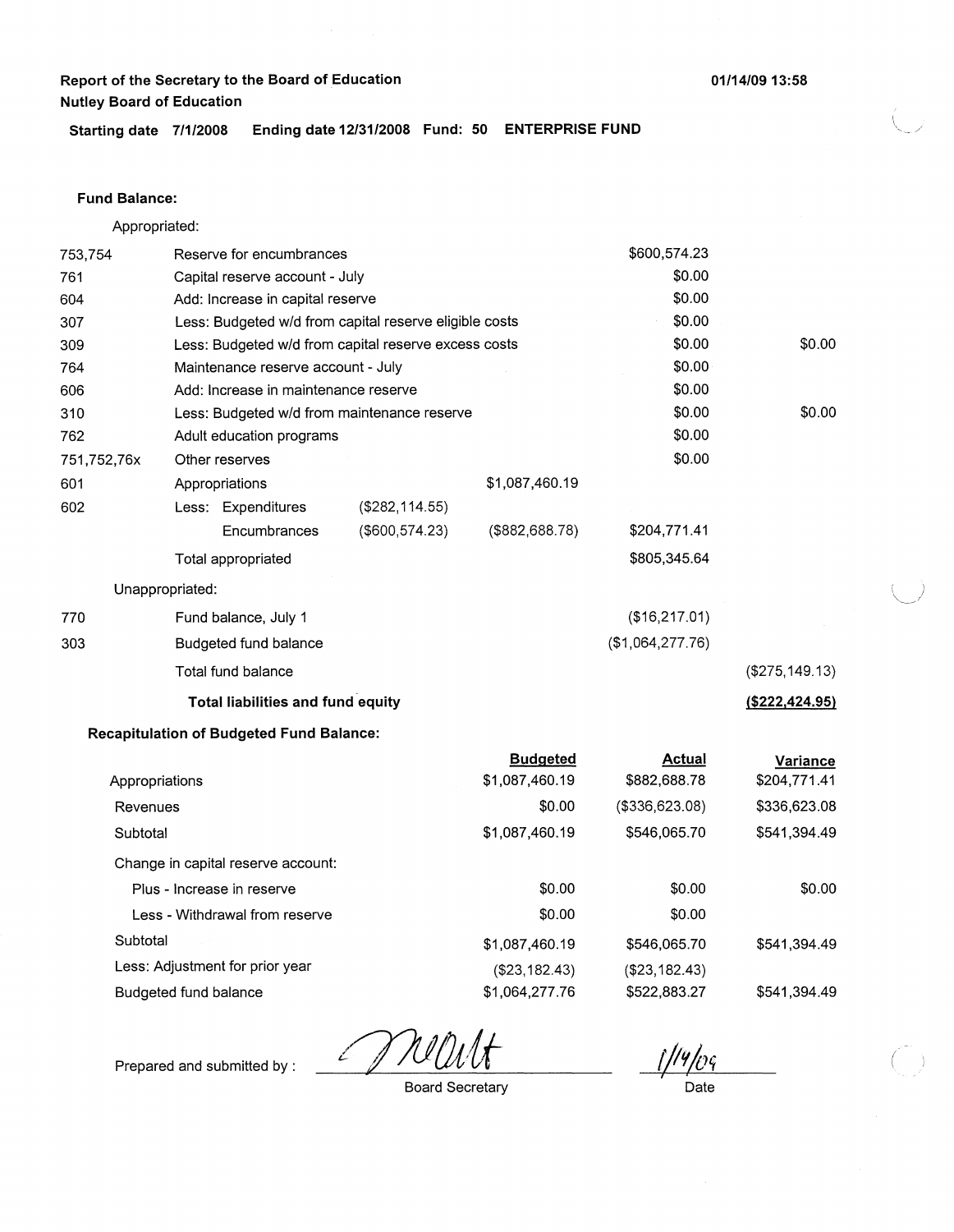Ü,

ä,

**Starting date 7/1/2008 Ending date 12/31/2008 Fund: 51 SUMMER CAMP** 

## **Assets and Resources**

| Assets:                            |                                             |               |               |  |
|------------------------------------|---------------------------------------------|---------------|---------------|--|
| 101                                | Cash in bank                                |               | \$893.27      |  |
| $102 - 106$                        | Cash Equivalents                            |               | \$0.00        |  |
| 111                                | Investments                                 |               | \$0.00        |  |
| 116                                | Capital Reserve Account                     |               | \$0.00        |  |
| 117                                | Maintenance Reserve Account                 |               | \$0.00        |  |
| 121                                | Tax levy Receivable                         |               | \$0.00        |  |
|                                    | Accounts Receivable:                        |               |               |  |
| 132                                | Interfund                                   | \$0.00        |               |  |
| 141                                | Intergovernmental - State                   | \$0.00        |               |  |
| 142                                | Intergovernmental - Federal                 | \$0.00        |               |  |
| 143                                | Intergovernmental - Other                   | \$0.00        |               |  |
| 153, 154                           | Other (net of estimated uncollectable of \$ | \$0.00        | \$0.00        |  |
|                                    | Loans Receivable:                           |               |               |  |
| 131                                | Interfund                                   | \$0.00        |               |  |
| 151, 152                           | Other (Net of estimated uncollectable of \$ | \$0.00        | \$0.00        |  |
|                                    | <b>Other Current Assets</b>                 |               | \$0.00        |  |
|                                    | <b>Resources:</b>                           |               |               |  |
| 301                                | <b>Estimated revenues</b>                   | \$0.00        |               |  |
| 302                                | Less revenues                               | (\$14,805.00) | (\$14,805.00) |  |
|                                    | <b>Total assets and resources</b>           |               | (\$13,911.73) |  |
| <b>Liabilities and fund equity</b> |                                             |               |               |  |
|                                    | Liabilities:                                |               |               |  |
|                                    |                                             |               |               |  |
| 411                                | Intergovernmental accounts payable - state  |               | \$0.00        |  |
| 421                                | Accounts payable                            |               | \$0.00        |  |

| 431 | Contracts payable         |
|-----|---------------------------|
| 451 | Loans payable             |
| 481 | Deferred revenues         |
|     | Other current liabilities |

**Total liabilities** 

- 1  $\lambda_{\rm{eff}}$ 

**\$0.00** 

\$0.00 \$0.00 \$0.00 \$0.00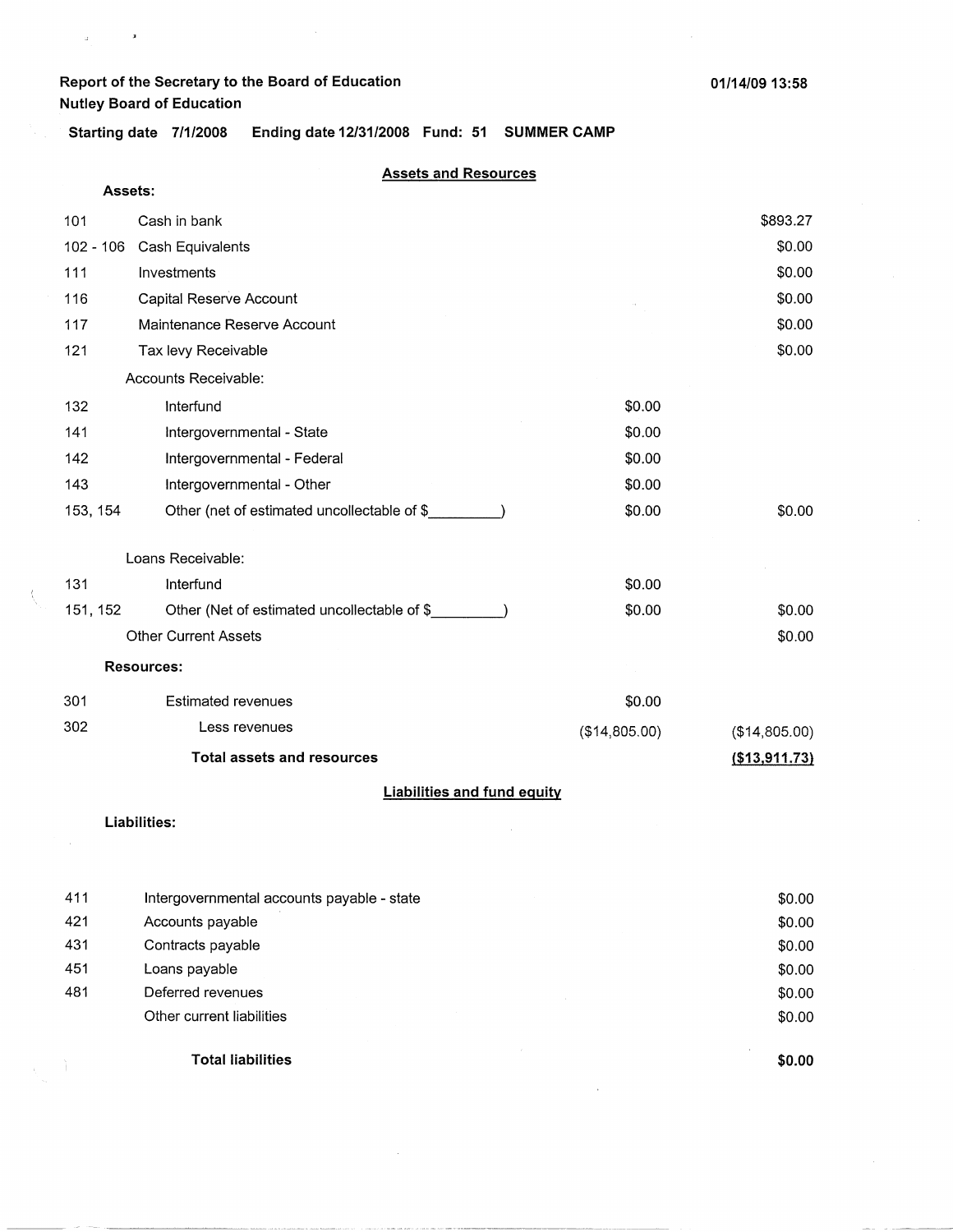**01/14/0913:58** 

**Starting date 7/1/2008 Ending date 12/31/2008 Fund: 51 SUMMER CAMP** 

#### **Fund Balance:**

753,754 761 604 Appropriated: Reserve for encumbrances Capital reserve account - July Add: Increase in capital reserve 307 309 764 Less: Budgeted w/d from capital reserve eligible costs Less: Budgeted w/d from capital reserve excess costs Maintenance reserve account - July 606 Add: Increase in maintenance reserve 310 762 751,752,76x 601 Less: Budgeted w/d from maintenance reserve Adult education programs Other reserves Appropriations 602 770 303 Less: Expenditures **Encumbrances** Total appropriated Unappropriated: Fund balance, July 1 Budgeted fund balance Total fund balance (\$14,383.46) \$0.00 **Total liabilities and fund equity Recapitulation of Budgeted Fund Balance:**  \$14,383.46 (\$14,383.46) \$0.00 \$0.00 \$0.00 \$0.00 \$0.00 \$0.00 \$0.00 \$0.00 \$0.00 \$0.00 \$0.00 \$0.00 \$471.73 (\$14,383.46) \$0.00 \$0.00 (\$13,911.73) **(\$13,911.73)** 

|                                    | <b>Budgeted</b> | <b>Actual</b>    | Variance    |
|------------------------------------|-----------------|------------------|-------------|
| Appropriations                     | \$14,383.46     | \$14,383.46      | \$0.00      |
| Revenues                           | \$0.00          | (\$14,805.00)    | \$14,805.00 |
| Subtotal                           | \$14,383.46     | (\$421.54)       | \$14,805.00 |
| Change in capital reserve account: |                 |                  |             |
| Plus - Increase in reserve         | \$0.00          | \$0.00           | \$0.00      |
| Less - Withdrawal from reserve     | \$0.00          | \$0.00           |             |
| Subtotal                           | \$14,383.46     | (\$421.54)       | \$14,805.00 |
| Less: Adjustment for prior year    | \$0.00          | \$0.00           |             |
| Budgeted fund balance              | \$14.383.46     | $($ \$421.54 $)$ | \$14,805.00 |
|                                    |                 |                  |             |

<u>llylog</u>

Prepared and submitted by :

Board Secretary

Date

 $\overline{\phantom{a}}$ *j* 

' *.. \_\_\_ ,)*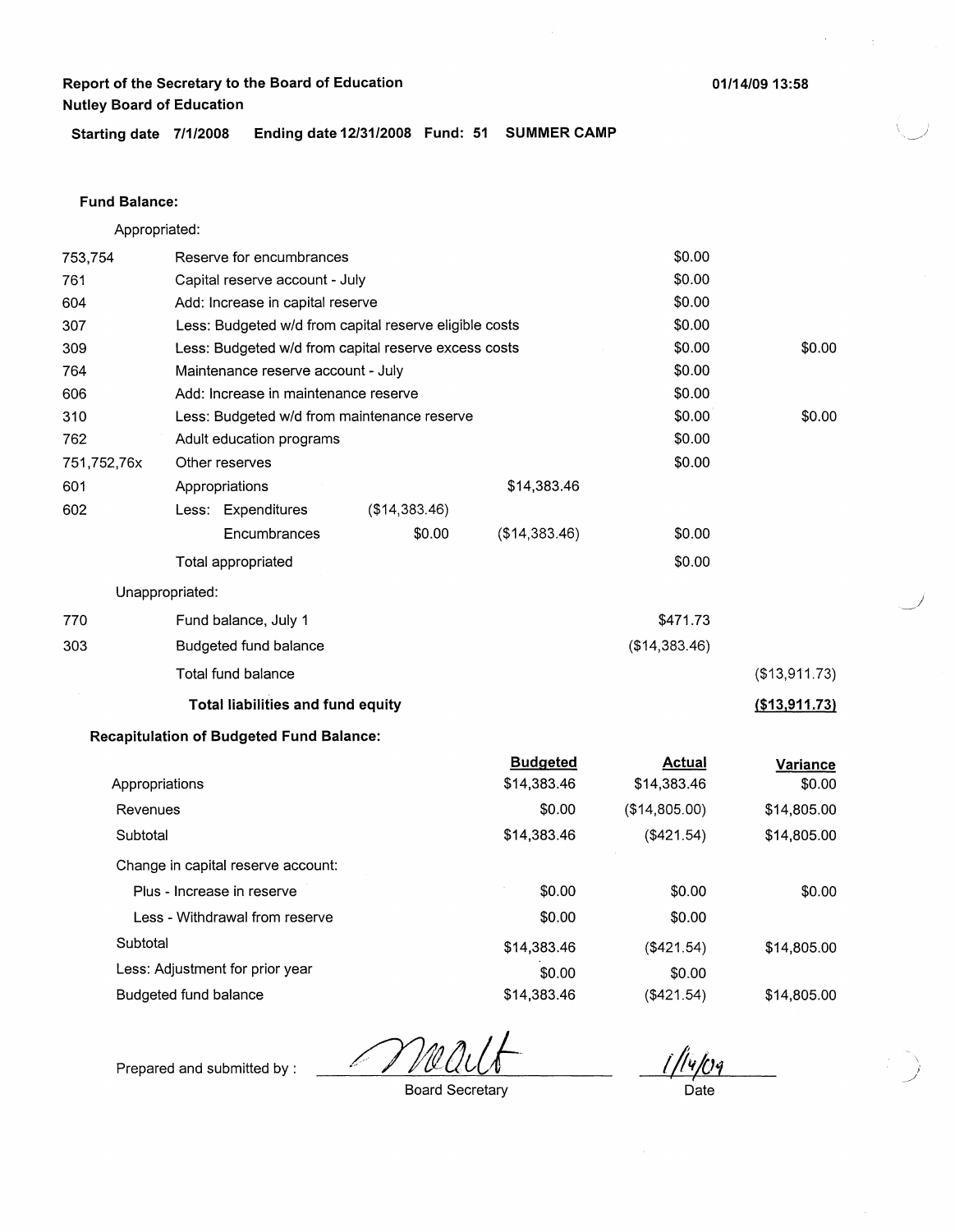,, ii • **:t.** 

**01/14/09 13:58** 

; **Starting date 7/1/2008 Ending date 12/31/2008 Fund: 55 EXTENDED DAY** 

#### **Assets and Resources**

| Assets:     |                                             |                |                  |
|-------------|---------------------------------------------|----------------|------------------|
| 101         | Cash in bank                                |                | \$69,225.15      |
| $102 - 106$ | Cash Equivalents                            |                | \$500.00         |
| 111         | Investments                                 |                | \$0.00           |
| 116         | Capital Reserve Account                     |                | \$0.00           |
| 117         | Maintenance Reserve Account                 |                | \$0.00           |
| 121         | Tax levy Receivable                         |                | \$0.00           |
|             | Accounts Receivable:                        |                |                  |
| 132         | Interfund                                   | \$38,836.94    |                  |
| 141         | Intergovernmental - State                   | \$0.00         |                  |
| 142         | Intergovernmental - Federal                 | \$0.00         |                  |
| 143         | Intergovernmental - Other                   | \$0.00         |                  |
| 153, 154    | Other (net of estimated uncollectable of \$ | \$0.00         | \$38,836.94      |
|             | Loans Receivable:                           |                |                  |
| 131         | Interfund                                   | \$0.00         |                  |
| 151, 152    | Other (Net of estimated uncollectable of \$ | \$0.00         | \$0.00           |
|             | <b>Other Current Assets</b>                 |                | \$0.00           |
|             | <b>Resources:</b>                           |                |                  |
| 301         | <b>Estimated revenues</b>                   | \$0.00         |                  |
| 302         | Less revenues                               | (\$248,441.71) | (\$248,441.71)   |
|             | <b>Total assets and resources</b>           |                | ( \$139, 879.62) |
|             | <b>Liabilities and fund equity</b>          |                |                  |

#### **Liabilities:**

|     | <b>Total liabilities</b>                   | \$249,055.19 |
|-----|--------------------------------------------|--------------|
|     | Other current liabilities                  | \$249,055.19 |
| 481 | Deferred revenues                          | \$0.00       |
| 451 | Loans payable                              | \$0.00       |
| 431 | Contracts payable                          | \$0.00       |
| 421 | Accounts payable                           | \$0.00       |
| 411 | Intergovernmental accounts payable - state | \$0.00       |